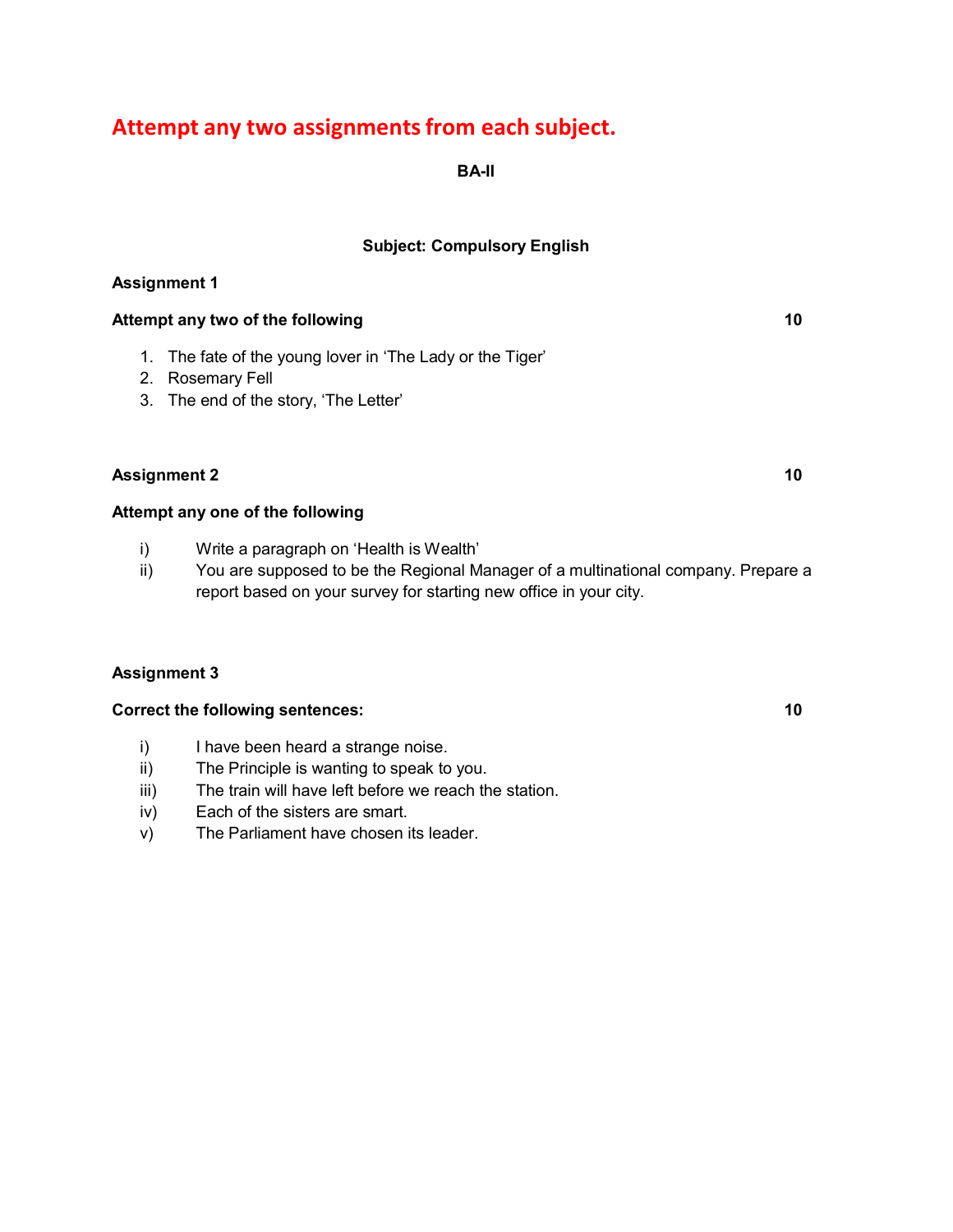## **Subject: Geography (G-2)**

## **Assignment 1**

#### **Attempt any two of the following 10**

- 1. Explain nature and scope of human geography
- 2. Describe the adaptation of natural hazards in respect to the modern society.
- 3. Explain the human life style of modern society.
- 4. Discuss the geographical distribution of Gond and enlist their physical characteristics.

#### **Assignment 2 10**

#### **Attempt any two of the following**

- 1. Bhill
- 2. National integration
- 3. Cold region and human life
- 4. Language and culture
- 5. Evaluation of mankind
- 6. Recent changes in human life

#### **Assignment 3**

- 1. Explain the growth of population in India
- 2. Effect of migration
- 3. Death rate
- 4. Man as a resource
- 5. Sex ratio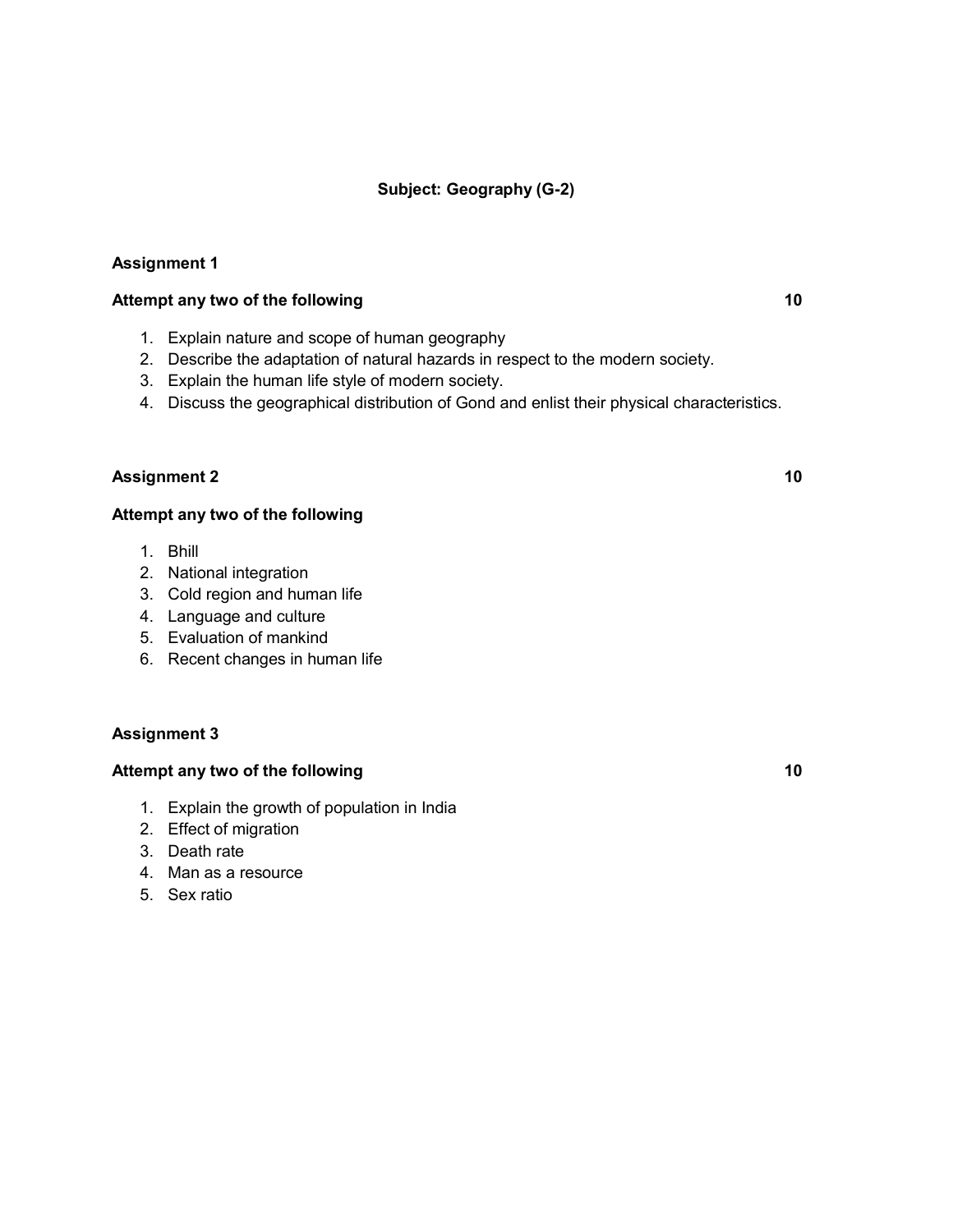## **Subject: Political Science Indian Administration (G-2)**

## **Assignment 1**

#### **Attempt any two of the following 10**

- 1. Discuss functions of Cabinet Secretariat.
- 2. Explain main jurisdictions of Supreme Court of India.
- 3. Examine Legislative powers of President of India.
- 4. Examine Mughal period administration.

## **Assignment 2 10**

#### **Attempt any two of the following**

- 1. Vice- President of India
- 2. Council of Ministers
- 3. Main functions of National Development Council
- 4. Judicial Review

#### **Assignment 3**

- 1. Explain main powers and functions of Governor.
- 2. Explain main functions of Legislative Council
- 3. Examine main functions of Zilla Parishad
- 4. Explain organizational structure of Legislative Council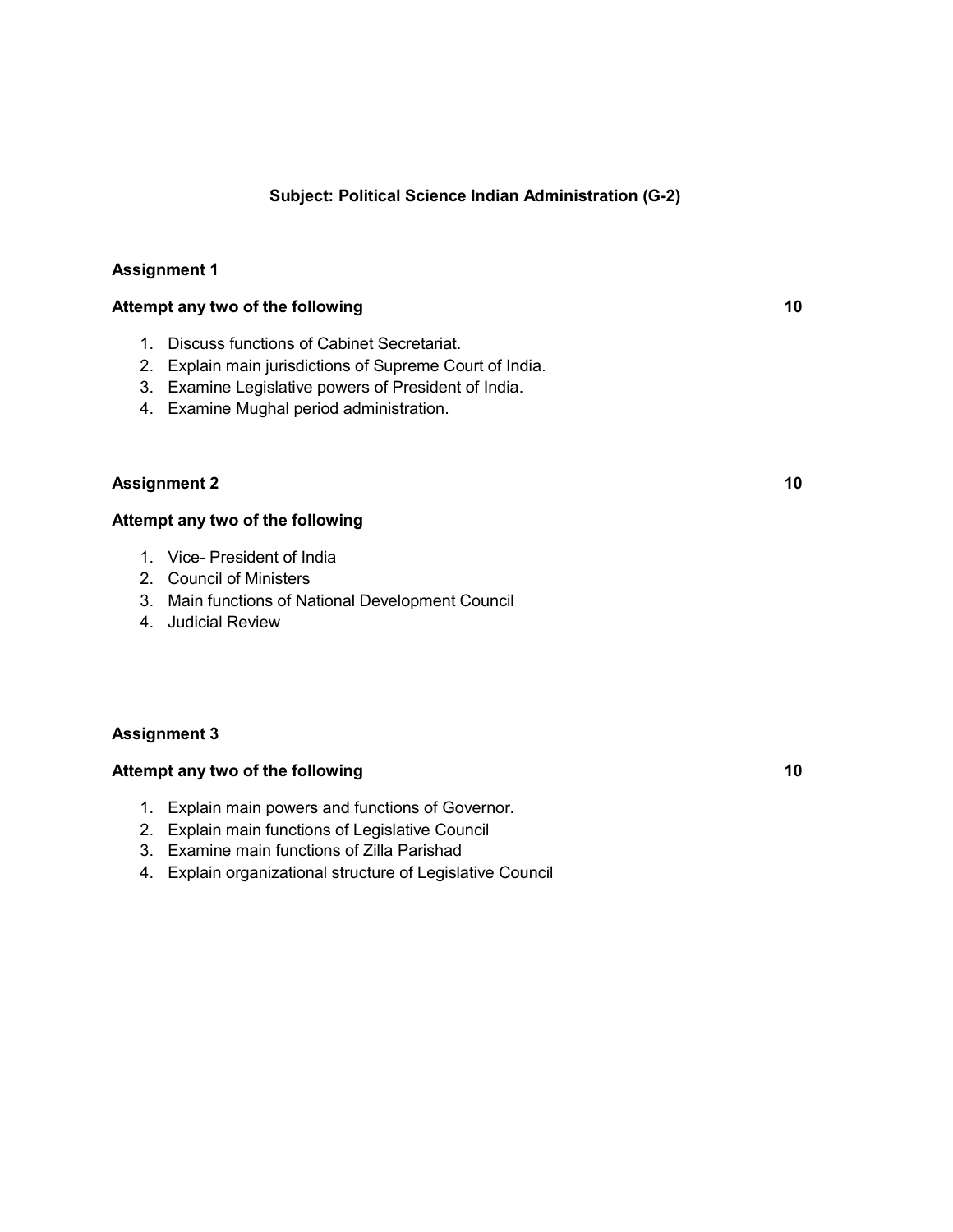## **Subject: Sociology (G-2)**

## **Foundation of Sociological Thought**

## **Assignment 1**

| Attempt any two of the following |                                                       | 10 |
|----------------------------------|-------------------------------------------------------|----|
| 1.                               | Explain the nature of sociological theory             |    |
|                                  | 2. Enumerate the main features of sociological study. |    |
| 3.                               | State the need of sociological study.                 |    |
| 4.                               | Discuss the nature of Industrial Revolution.          |    |
| <b>Assignment 2</b>              |                                                       | 10 |
|                                  | Answer any two of the following:                      |    |
| 1.                               | 'Social Solidarity' Discuss.                          |    |
|                                  |                                                       |    |

- 2. 'Suicide' according to Durkheim.
- 3. 'Authority' Discussed by Pareto.
- 4. 'Capitalism' according to Karl Marx.

## **Assignment 3**

## **Write short notes on any two of the following 10**

- 1. Meaning of classical sociological theory
- 2. Contribution of A. R. Desai in Sociology
- 3. Classless society Marxian view
- 4. Durkheim's views on religion
- 5. Sociology of knowledge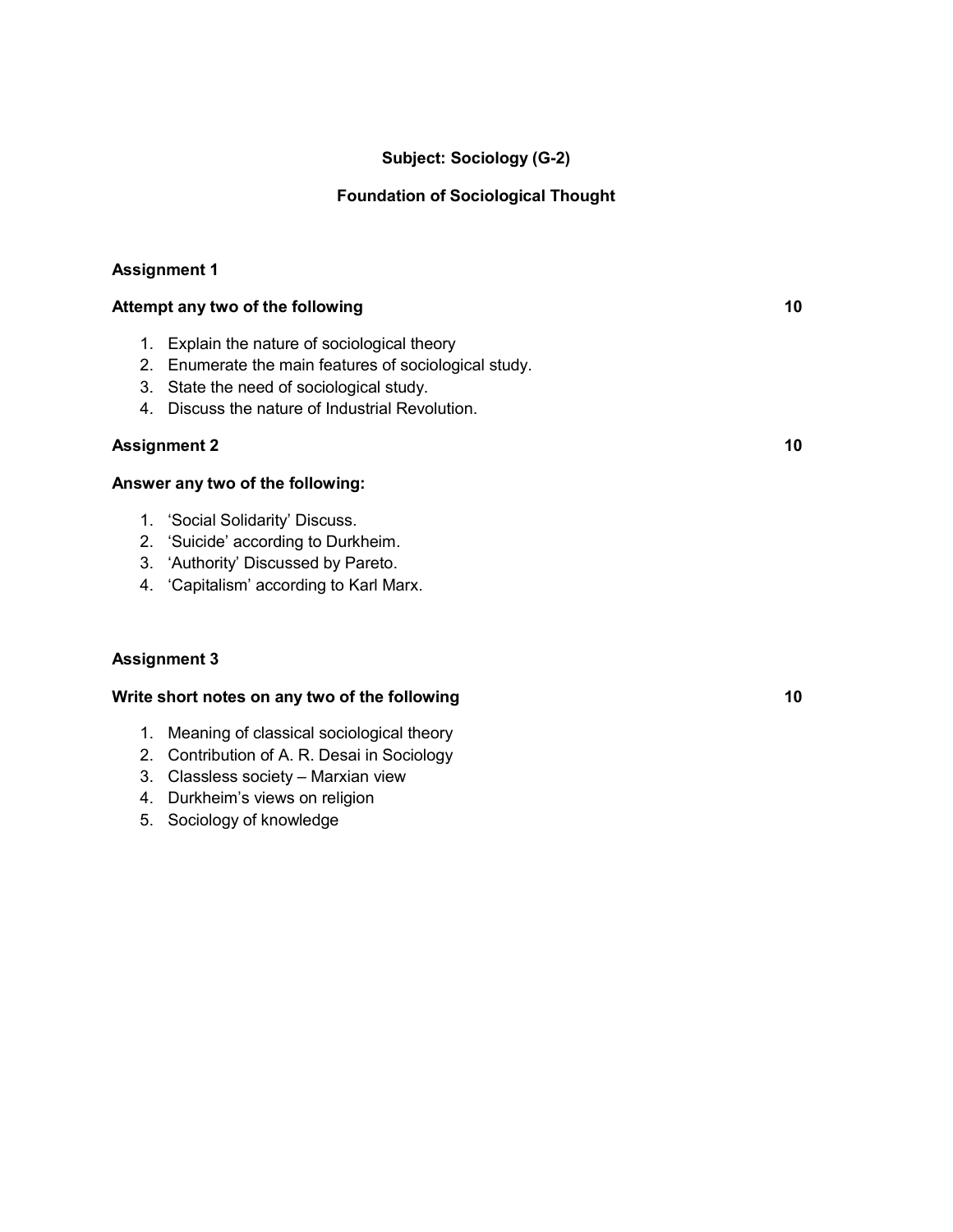## **Subject: Economics (S-1)**

#### **Micro Economics**

#### **Assignment 1**

## **Attempt any two of the following 10**

- 1. State and explain in brief Law of Diminishing Marginal Utility.
- 2. What do you mean by Elasticity of Demand? How is it measured?
- 3. Explain the nature and scope of Micro Economics.
- 4. Explain in brief basic Economic Problems.

## **Assignment 2 10**

## **Attempt any two of the following**

- 1. Properties of Indifference Curve
- 2. Role of Price Mechanism
- 3. Law of Variable Proportions
- 4. Determinants of Supply
- 5. Limitations of Micro Economics

#### **Assignment 3**

- 1. Explain in brief Marginal Productivity Theory of Distribution.
- 2. What are the features of Monopolistic Competition?
- 3. Discuss the Classical Theory of Interest.
- 4. What are the types of Monopoly?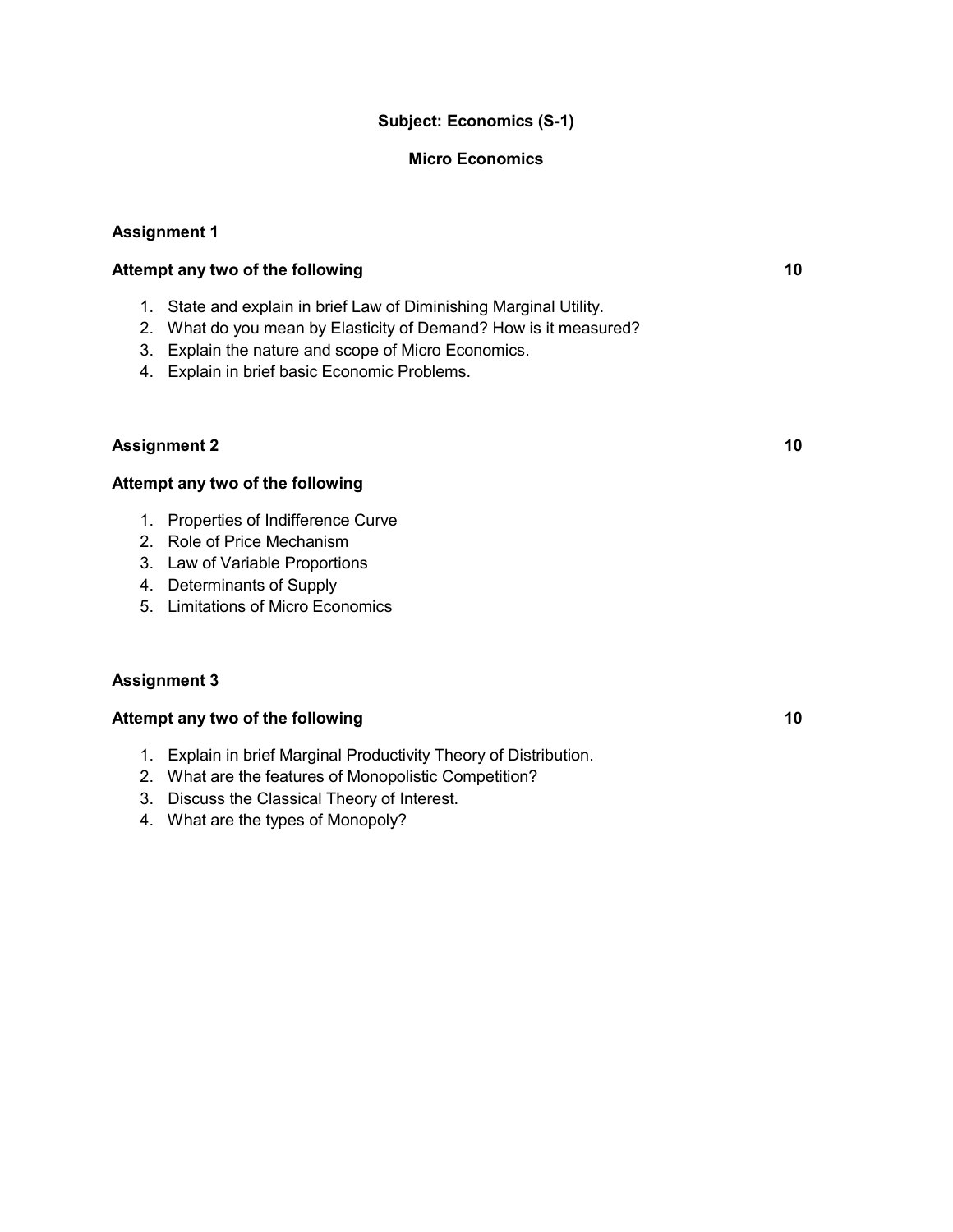## **Subject: Economics (S-2)**

#### **Macro Economics**

## **Assignment 1 10**

#### **Attempt any two of the following**

- i) What are the objectives of Macro Economics Policy?
- ii) Explain the nature and scope of Macro Economics.
- iii) What is the meaning of National Income? How it measured?

#### **Assignment 2 10**

## **Attempt any two of the following**

i) Effective Demand ii) Autonomous and Induced Investment iii) Classical theory of Full emplyment

#### **Assignment 3**

#### **Attempt any two of the following 10**

i) What do you mean by Balance of Trade and Balance of Payment? What are the components of Balance of Payment?

ii) Explain flexible exchange rate system iii) What are the sources of Growth?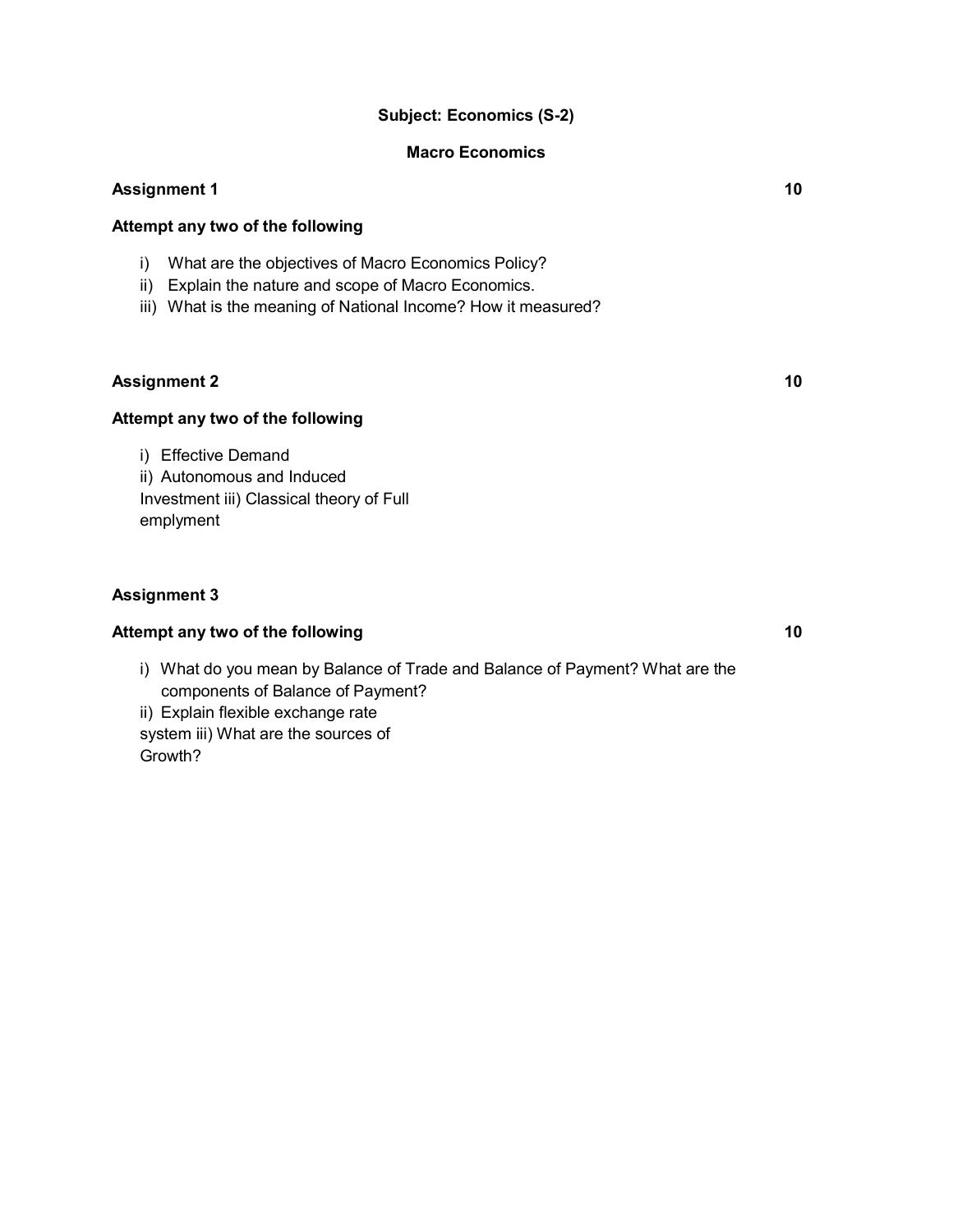## **Subject: Economics (G-2)**

#### **Money Banking and Public Finance**

#### **Assignment 1 10**

#### **Attempt any two of the following**

- 1. What are the functions of Reserve Bank of India?
- 2. Distinguish between Money and Near Money.
- 3. Explain the evolution of Central Bank of India.
- 4. Explain the process of multiple credit creation by banks.

#### **Assignment 2 10**

#### **Attempt any two of the following**

- 1. Indian currency system
- 2. Inflation and Deflation
- 3. Co-operative banks
- 4. Limitations of Monetary policy
- 5. Phillip's Curve

#### **Assignment 3**

- 1. What are the characteristics of a good tax system?
- 2. Sources of public revenue
- 3. Private finance
- 4. Taxable capacity
- 5. Effects of public expenditure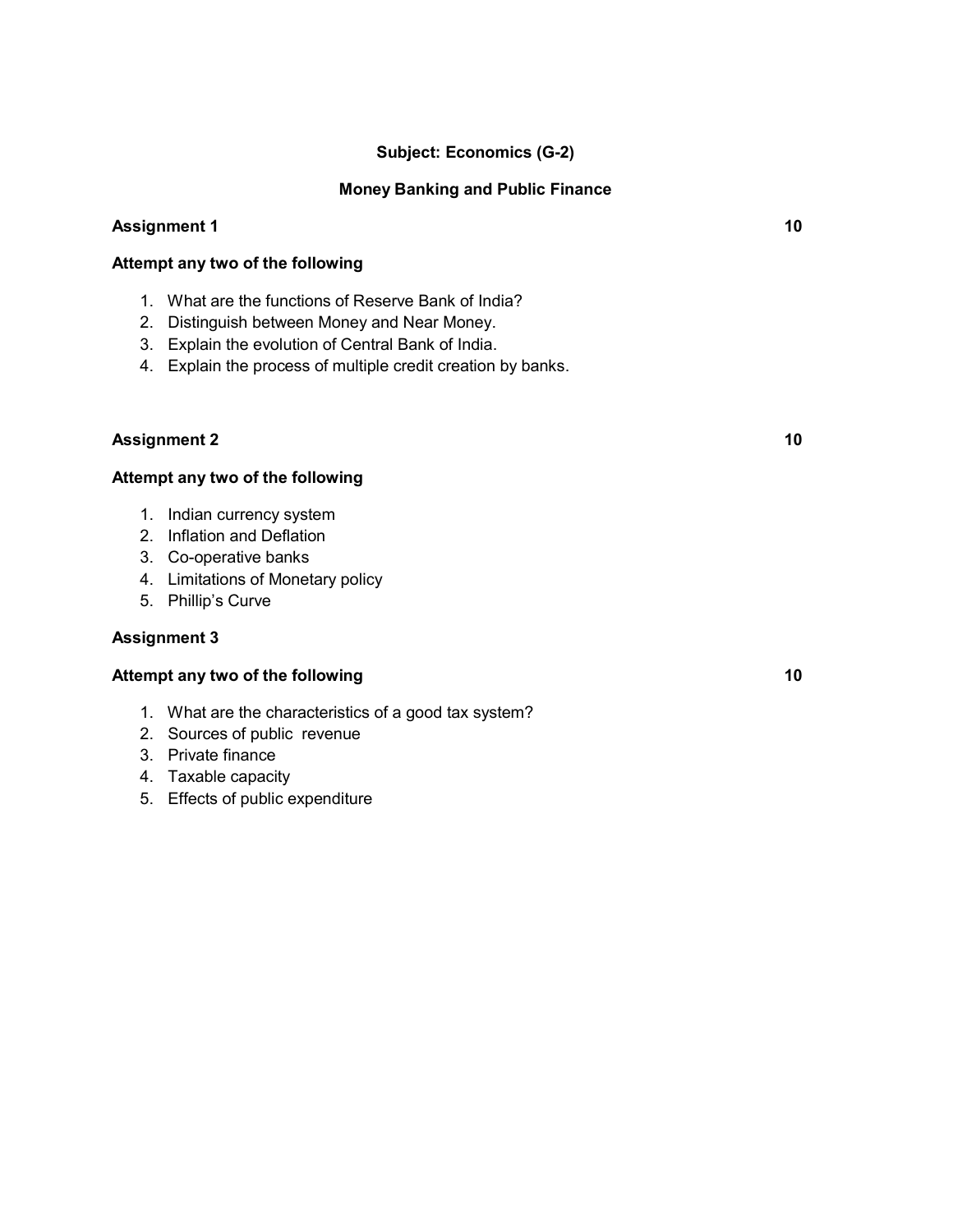## **Subject: English (S-1): Indian English Literature**

## **Assignment 1 10**

#### **Attempt any two of the following**

- i) Character sketch of Jamadar Tukaram Shinde
- ii) Rahim Khan's relationship with his family.
- iii) Comment on the title of the story, 'Karma'.

## **Assignment 2 10**

## **Attempt any two of the following**

- i) The theme of the poem 'Transformation'
- ii) Indian Summer
- iii) Marriage

#### **Assignment 3**

- i) Raju as a tourist guide
- ii) Marco' attitude towards his life
- iii) The ending of the novel The Guide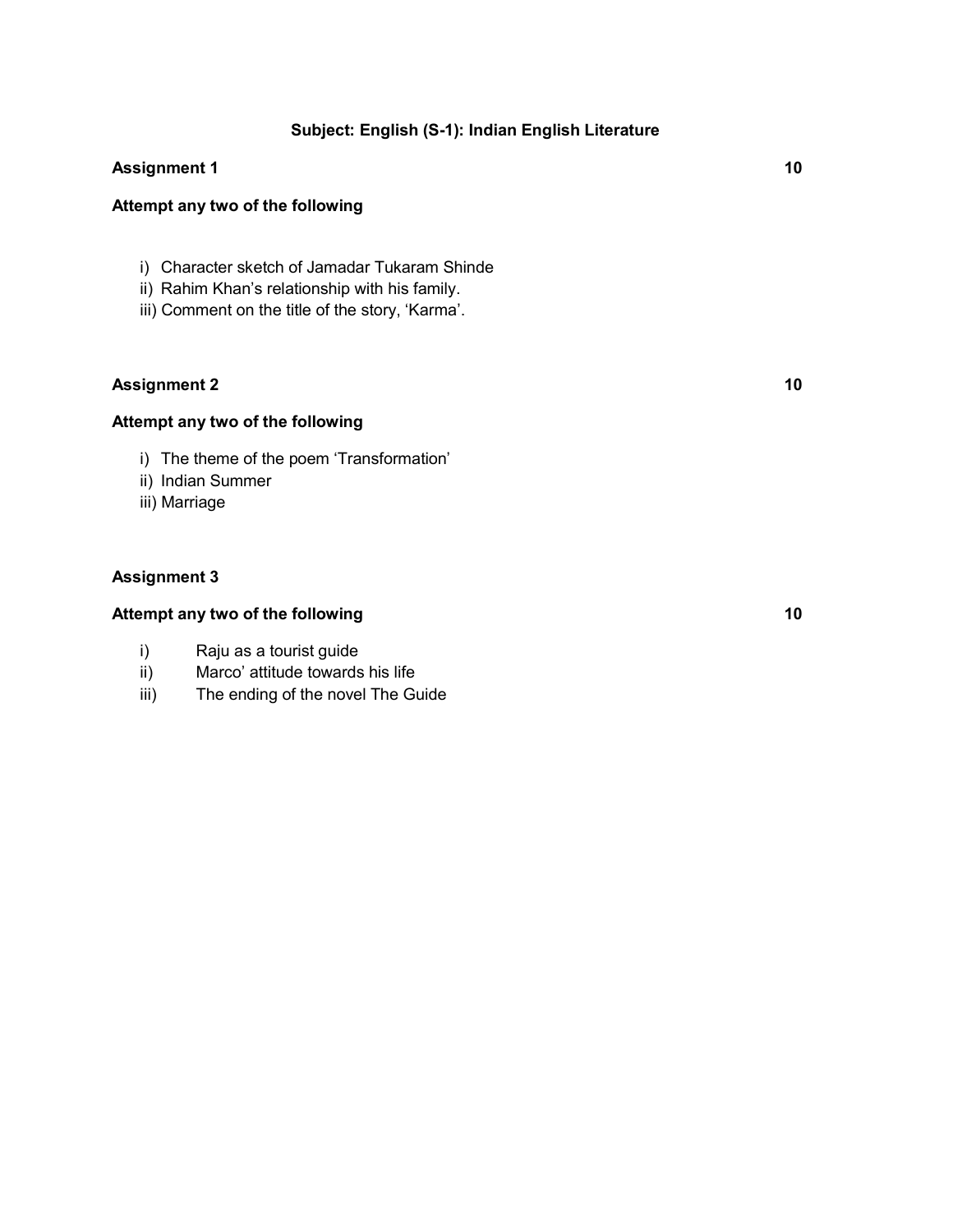## **Subject: English (S-2): Understanding Poetry**

## **Assignment 1 Attempt any one of the following 10**

What are the characteristic features of modern poetry? Give suitable examples

## **Or**

Discuss Ballad' as a form of poetry providing suitable example.

## **Assignment 2 10**

#### **Attempt any one of the following**

Discuss the characteristics features of sonnet with reference to the sonnets you have studied.

#### **Or**

Discuss the characteristics features of ode as a form of poetry with reference to the odes that you have studied.

#### **Assignment 3**

- 1. The sense of humour as depicted in 'Go and Catch a Falling Star'
- 2. Wordsworth as a nature poet.
- 3. Poetic Devices used in 'Blow, Blow, Thou Winter Wind'
- 4. 'Under the Greenwood Tree' as a song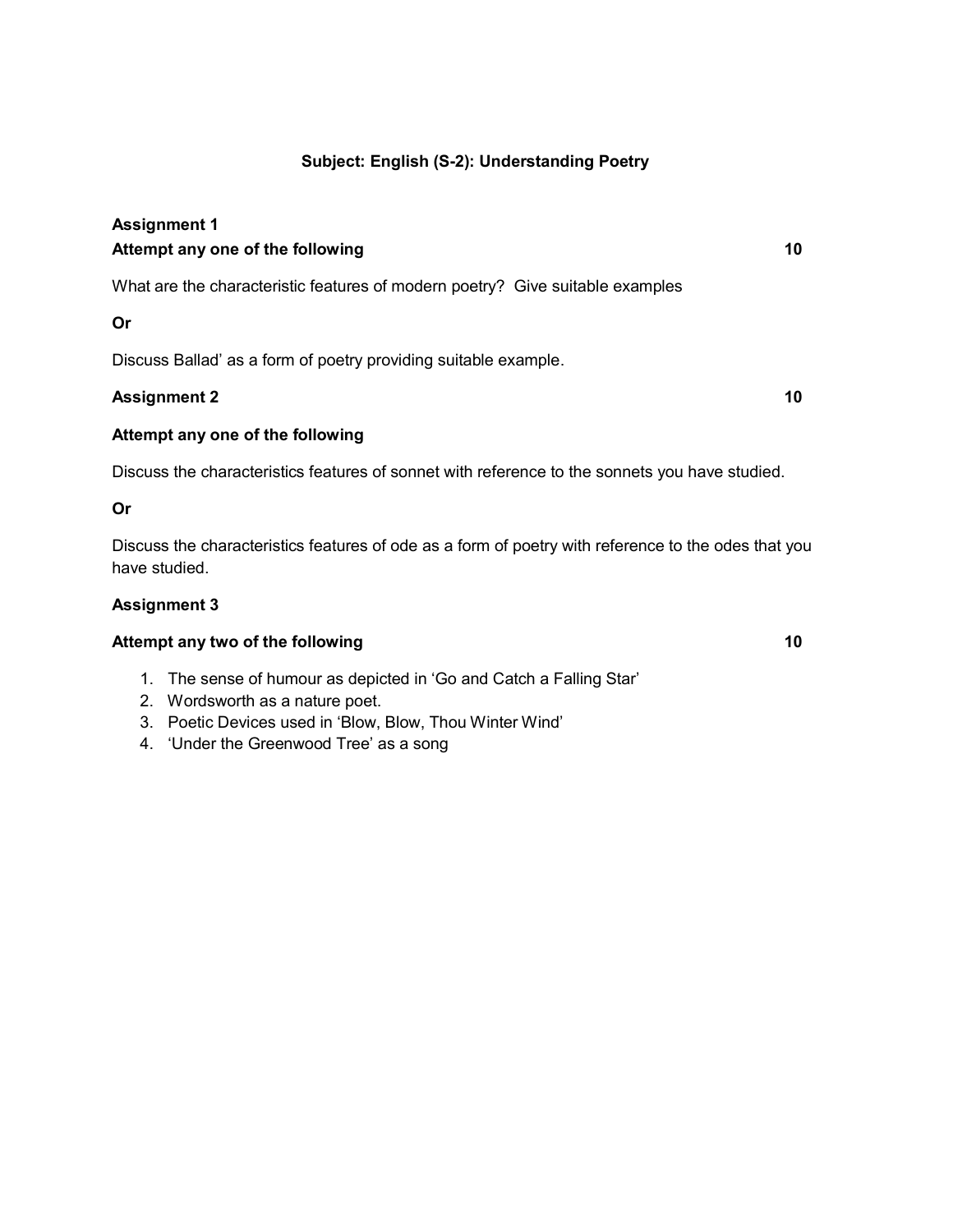## **Subject: English (G-2): Introduction to the Study of Language**

## **Assignment 1**

|                     | Attempt any two of the following                                                                                                   |  |
|---------------------|------------------------------------------------------------------------------------------------------------------------------------|--|
| 1.<br>4.            | Any four definitions of language<br>2. Language is human<br>3. Back vowels in English<br>Class - changing suffixes<br>5. Semantics |  |
|                     | <b>Assignment 2</b>                                                                                                                |  |
|                     | Give a labeled morphological analysis of the following words:                                                                      |  |
| $\mathbf 1$ .<br>4. | urbanisation<br>2. classification<br>3. writing-tables<br>misunderstanding<br>5. multinational                                     |  |
|                     | <b>Assignment 3</b>                                                                                                                |  |

**Make stress and intonation of the following utterances: 10**

- 1. Listen to me carefully (angry command)
- 2. Can you come early? (Polite request)
- 3. He is strong. (but not health)
- 4. It's raining now. (definite)
- 5. Have a good day. (cheerful good wishes)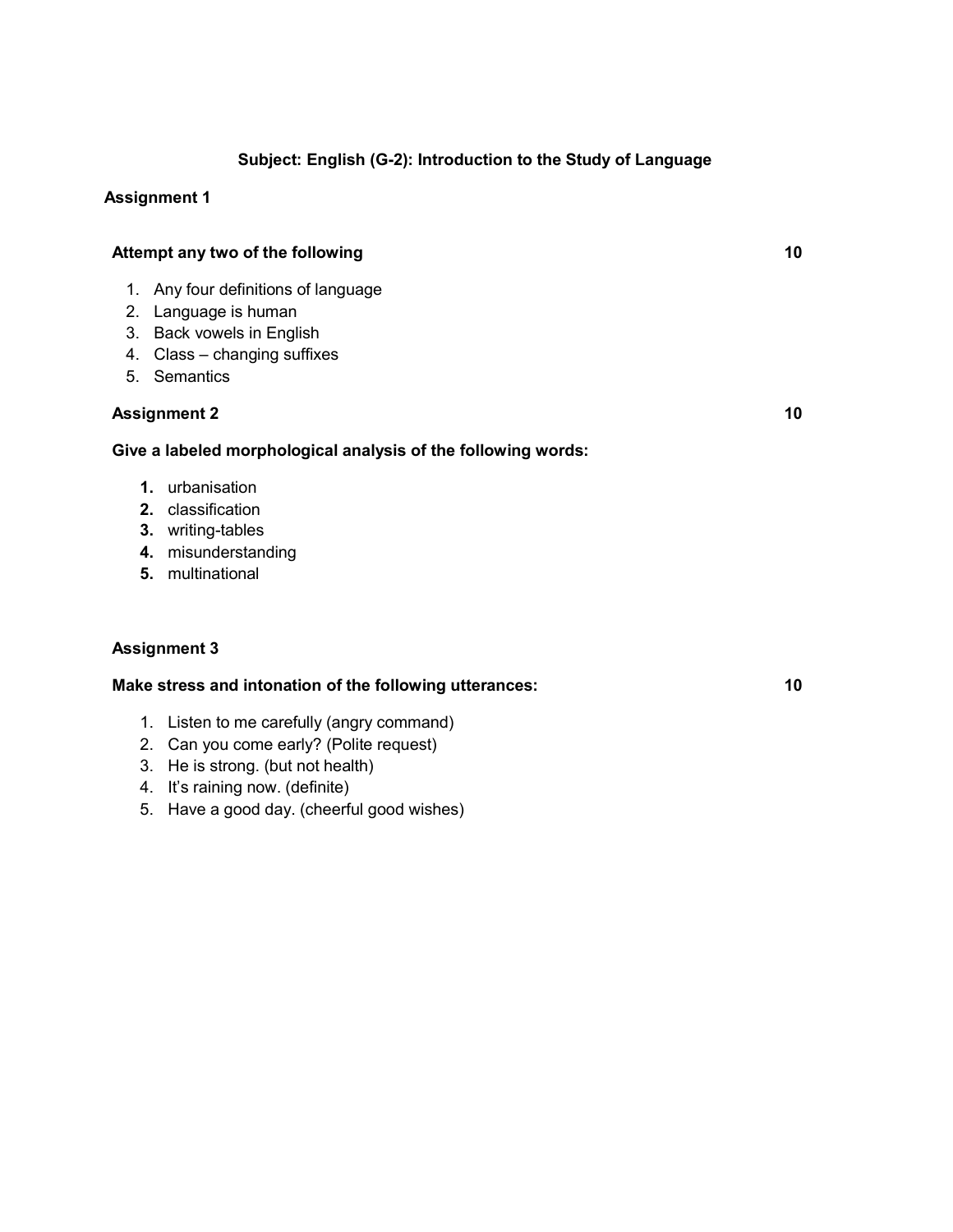| विषयः मराठी : साहित्यस्वाद (जी - २)                                                                                                                                                                                                                                                          |         |        |
|----------------------------------------------------------------------------------------------------------------------------------------------------------------------------------------------------------------------------------------------------------------------------------------------|---------|--------|
| सूचनाः पुढीलपैकी केणतेही दोन स्वाध्याय सोडवा                                                                                                                                                                                                                                                 |         |        |
| स्वाध्याय क्रमांकः १                                                                                                                                                                                                                                                                         | गुणः१५  |        |
| $\overline{y}$ .१) 'आत्मचरित्र' म्हणजे काय, ते सांगून मराठीतील स्त्रियांच्या आत्मचरित्र लेखनाची परंपरा लिहा.<br>किंवा<br>'आत्मचरित्र' या वाडःमय प्रकारचे स्वरूप स्पष्ट करा                                                                                                                   |         |        |
| <b>प्र.२)</b> पुढीलपैकी कोणतीही एक टीप लिहा<br>अ) विद्याधर पुंडलिकांचा लेखनप्रवास<br>आ) मराठी साहित्यातील स्त्री विनोदकार<br>इ) 'नवी झुळूक' मधील वातावरण                                                                                                                                     |         | गुणः ५ |
| स्वाध्याय क्रमांकः २                                                                                                                                                                                                                                                                         | गुण :१५ |        |
| <b>प्र.१)</b> विनोद म्हणजे काय, ते सांगून विनोदाचे प्रकार सांगा?<br>किंवा<br>विनोद हा स्वतंत्र वाडःमय (साहित्य प्रकार) आहे काय?<br><b>प्र.२)</b> पुढीलपैकी कोणतीही एक टीप लिहा.<br>अ) रागिणी पुंडलिकः एक लेखकपत्नी<br>आ) रागिणी पुंडलिक यांची शैली<br>इ) 'नवी झुळूक' मधील विनोदाची वैशिष्टये |         | गुणः ५ |
| स्वाध्याय क्रमाकः ३<br><b>प्र.१)</b> 'लेखक पत्नीचे आत्मचरित्र या दृष्टीने 'साथसंगत' चे परीक्षण करा) .<br>किंवा<br>'नवी झुळूक' मधील मानवी स्वभावाचे विविध नमुने कसे आढळतात.                                                                                                                   | गुण :१५ |        |
| <b>प्र.२)</b> पुढीलपैकी कोणतीही एक टीप लिहा.<br>अ) रागिणी पुंडलिक यांच्या व्यक्तिमत्वाचे विशेष.<br>आ) विनोद : एकवाडःमय प्रकार<br>इ) 'साथसंगत' या शीर्षकाची समर्पकता                                                                                                                          |         | गुणः ५ |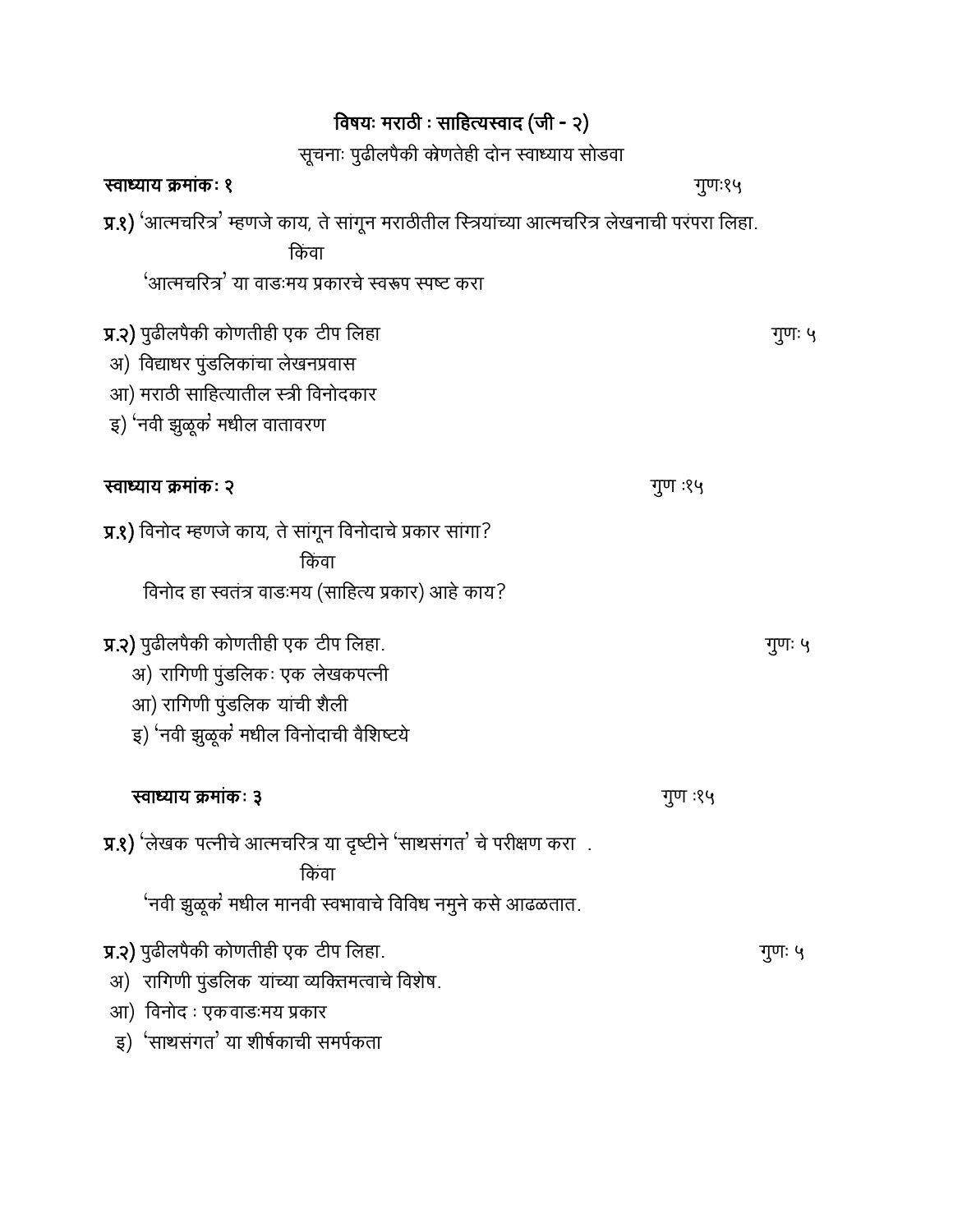## Hindi (S-1)



#### **BHARATI VIDYAPEETH DEEMED UNIVERSITY**

**PUNE** 

# कार्यात्मक प्रश्न (केवल दो ग्रह्मों के उत्तर दें)

प्रत्येक प्रश्न - 10 अंक

흉

 $\overline{\mathcal{M}}$ 

| प्रश्न 1. हिंदी साहित्य के उदय की पृष्ठभूमि का विवेचनात्मक अध्ययन कीजिए। |  |
|--------------------------------------------------------------------------|--|
|--------------------------------------------------------------------------|--|

- 2. हिंदी साहित्य के इतिहास के विभिन्न कालों के नामकरण संबंधी विवादों पर चर्चा कोजिए। प्रश्न
- 3. आदिकाल के गद्य साहित्य का परिचय देते हुए आदिकालीन साहित्य की विशेषताओं पर प्रकाश डालिए। प्रश्न
- 4. भक्तिकाल में निर्गुण और सगुण धारा की रचनाओं के अलावा हुई अन्य रचनाओं की विवेचना कीजिए। प्रश्न
- 5. पवितकाल में निर्गुण संत कवियों के योगदान पर चर्चा कीजिए। ग्रहन
- प्रश्न 6. मध्यकालीन समाज में नारी को स्थिति को भवत कवियों ने अपने काव्य में किस प्रकार चित्रित किया है? विवेचना कौलिए।
- 7. भवत कवियों द्वारा अपनी रचनाओं के लिए किस प्रकार की भाषा अपनाई गई? उदाहरण देते हुए उत्तर दीजिए। प्रश्न
- 8. रीति की अवधारणा स्पष्ट करते हुए रीतिकाव्य को विभिन्न काव्यधाराओं का वर्णन कोजिए। प्रश्न
- प्रश्न 9. रीतिकालीन साहित्य को डस समय की राजनीतिक परिस्थितियों ने किस प्रकार प्रभावित किया। विश्लेषण कोजिए।
- प्रश्न १०. रीतिबद्ध तथा रीतिमुक्त कवियों के अभिव्यंजना शिल्प का तुलनात्मक अध्ययन कौजिए।